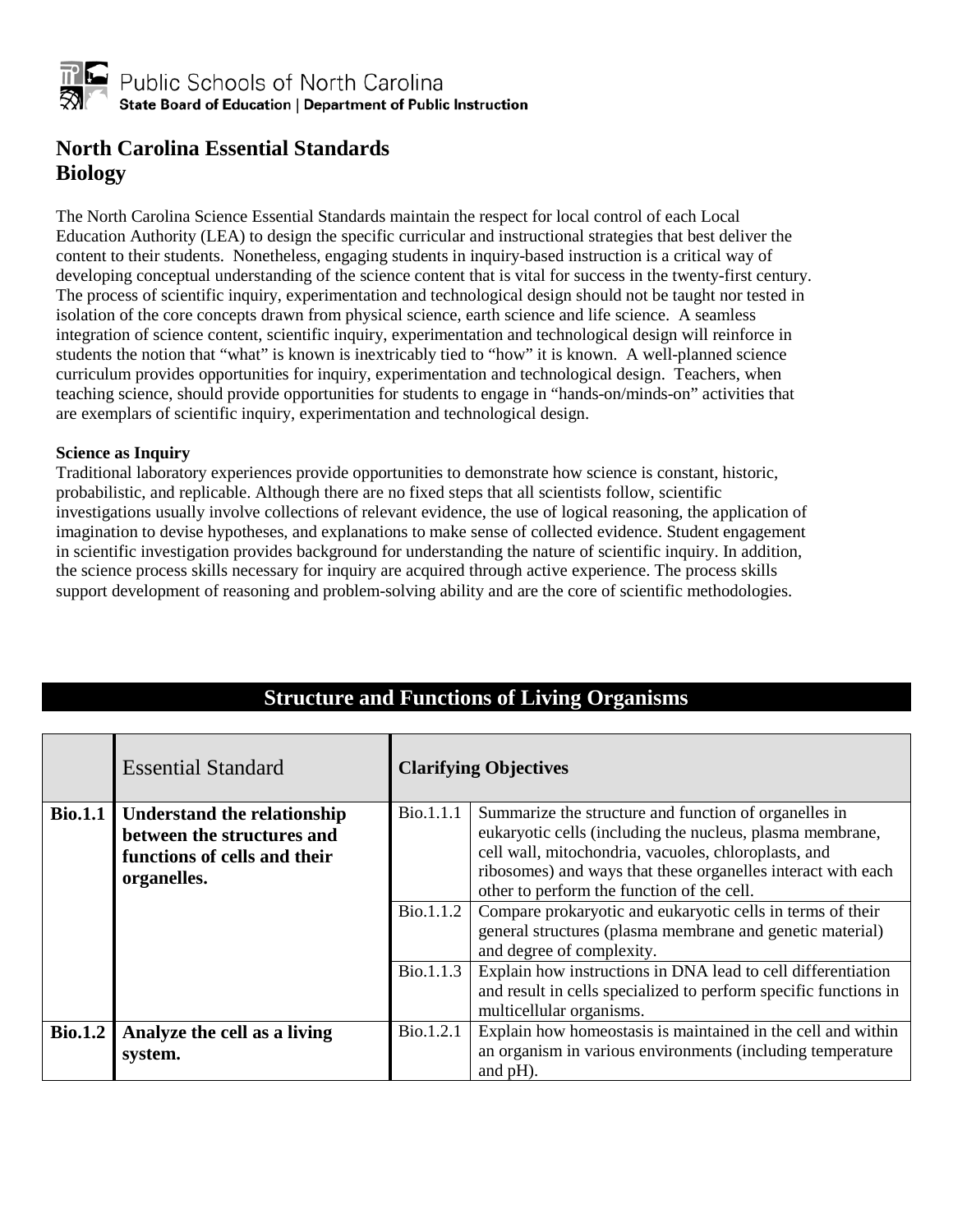| <b>Essential Standard</b> | <b>Clarifying Objectives</b> |                                                                                                                                      |
|---------------------------|------------------------------|--------------------------------------------------------------------------------------------------------------------------------------|
|                           |                              | Bio.1.2.2   Analyze how cells grow and reproduce in terms of<br>interphase, mitosis and cytokinesis.                                 |
|                           |                              | $Bio.1.2.3$ Explain how specific cell adaptations help cells survive in<br>particular environments (focus on unicellular organisms). |

| <b>Ecosystems</b> |                                                                                                                 |                              |                                                                                                                                                                                                                                   |
|-------------------|-----------------------------------------------------------------------------------------------------------------|------------------------------|-----------------------------------------------------------------------------------------------------------------------------------------------------------------------------------------------------------------------------------|
|                   |                                                                                                                 |                              |                                                                                                                                                                                                                                   |
|                   | <b>Essential Standard</b>                                                                                       | <b>Clarifying Objectives</b> |                                                                                                                                                                                                                                   |
| <b>Bio.2.1</b>    | Analyze the interdependence of<br>living organisms within their<br>environments.                                | Bio.2.1.1                    | Analyze the flow of energy and cycling of matter (water,<br>carbon, nitrogen and oxygen) through ecosystems relating<br>the significance of each to maintaining the health and<br>sustainability of an ecosystem.                 |
|                   |                                                                                                                 | Bio.2.1.2                    | Analyze the survival and reproductive success of organisms<br>in terms of behavioral, structural, and reproductive<br>adaptations.                                                                                                |
|                   |                                                                                                                 | Bio.2.1.3                    | Explain various ways organisms interact with each other<br>(including predation, competition, parasitism, mutualism)<br>and with their environments resulting in stability within<br>ecosystems.                                  |
|                   |                                                                                                                 | Bio.2.1.4                    | Explain why ecosystems can be relatively stable over<br>hundreds or thousands of years, even though populations<br>may fluctuate (emphasizing availability of food, availability<br>of shelter, number of predators and disease). |
| <b>Bio.2.2</b>    | <b>Understand the impact of</b><br>human activities on the<br>environment (one generation<br>affects the next). | Bio.2.2.1                    | Infer how human activities (including population growth,<br>pollution, global warming, burning of fossil fuels, habitat<br>destruction and introduction of nonnative species) may<br>impact the environment.                      |
|                   |                                                                                                                 | Bio.2.2.2                    | Explain how the use, protection and conservation of natural<br>resources by humans impact the environment from one<br>generation to the next.                                                                                     |

## **Evolution and Genetics**

| <b>Essential Standard</b>                                         | <b>Clarifying Objectives</b> |                                                                                                     |
|-------------------------------------------------------------------|------------------------------|-----------------------------------------------------------------------------------------------------|
| Bio.3.1 Explain how traits are<br>determined by the structure and | Bio.3.1.1                    | Explain the double-stranded, complementary nature of DNA<br>as related to its function in the cell. |
| function of DNA.                                                  | Bio.3.1.2                    | Explain how DNA and RNA code for proteins and determine<br>traits                                   |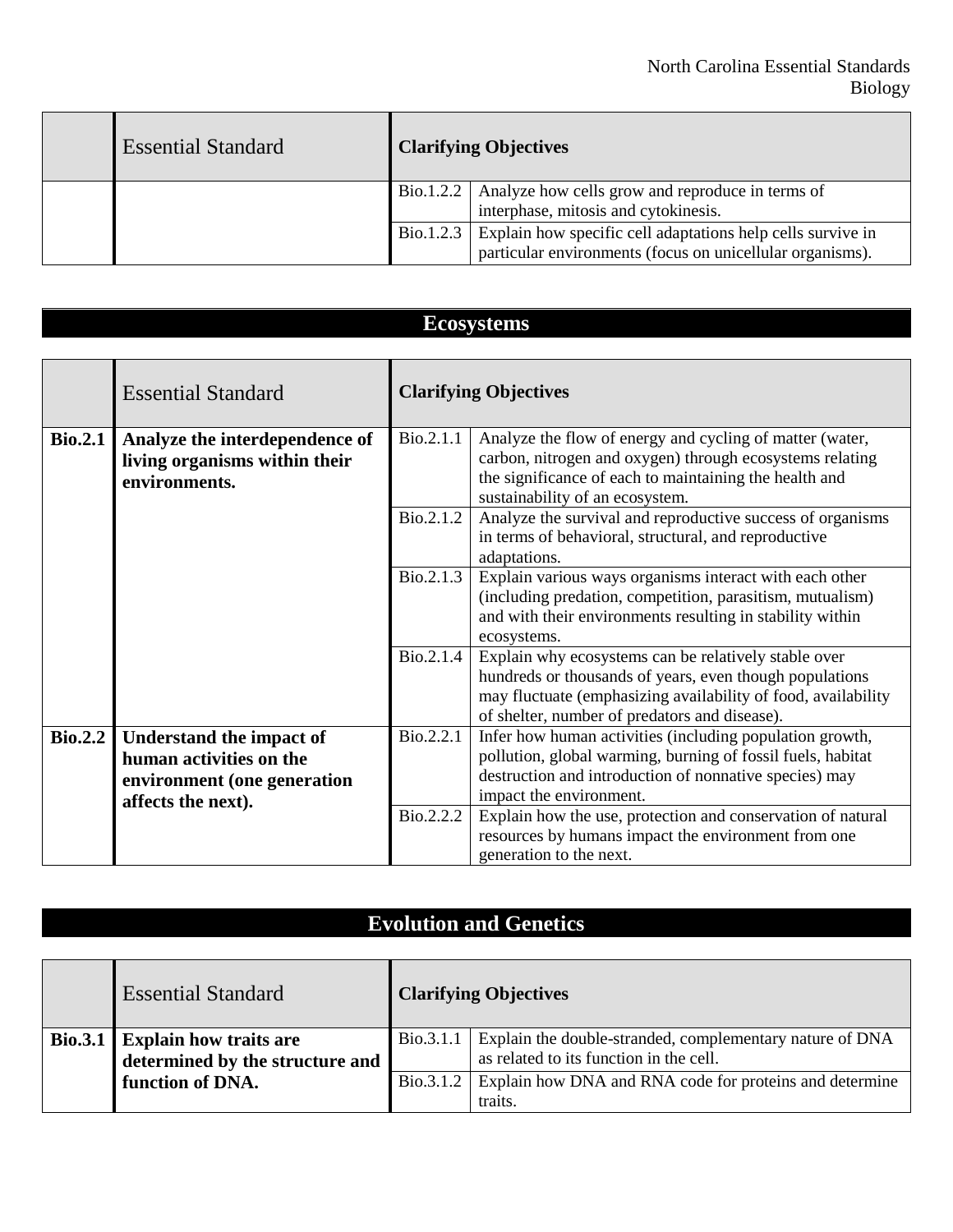|                | <b>Essential Standard</b>                                               | <b>Clarifying Objectives</b> |                                                                                                                                                                                                                                              |
|----------------|-------------------------------------------------------------------------|------------------------------|----------------------------------------------------------------------------------------------------------------------------------------------------------------------------------------------------------------------------------------------|
|                |                                                                         | Bio.3.1.3                    | Explain how mutations in DNA that result from interactions<br>with the environment (i.e. radiation and chemicals) or new<br>combinations in existing genes lead to changes in function<br>and phenotype.                                     |
| <b>Bio.3.2</b> | <b>Understand how the</b><br>environment, and/or the                    | $\overline{Bio.3.2.1}$       | Explain the role of meiosis in sexual reproduction and<br>genetic variation.                                                                                                                                                                 |
|                | interaction of alleles, influences<br>the expression of genetic traits. | Bio.3.2.2<br>Bio.3.2.3       | Predict offspring ratios based on a variety of inheritance<br>patterns (including dominance, co-dominance, incomplete<br>dominance, multiple alleles, and sex-linked traits).<br>Explain how the environment can influence the expression of |
| <b>Bio.3.3</b> | <b>Understand the application of</b>                                    | Bio.3.3.1                    | genetic traits.<br>Interpret how DNA is used for comparison and identification                                                                                                                                                               |
|                | <b>DNA</b> technology.                                                  | Bio.3.3.2                    | of organisms.<br>Summarize how transgenic organisms are engineered to<br>benefit society.                                                                                                                                                    |
|                |                                                                         | Bio.3.3.3                    | Evaluate some of the ethical issues surrounding the use of<br>DNA technology (including cloning, genetically modified<br>organisms, stem cell research, and Human Genome Project).                                                           |
| <b>Bio.3.4</b> | <b>Explain the theory of evolution</b><br>by natural selection as a     | Bio.3.4.1                    | Explain how fossil, biochemical, and anatomical evidence<br>support the theory of evolution.                                                                                                                                                 |
|                | mechanism for how species<br>change over time.                          | Bio.3.4.2                    | Explain how natural selection influences the changes in<br>species over time.                                                                                                                                                                |
|                |                                                                         | Bio.3.4.3                    | Explain how various disease agents (bacteria, viruses,<br>chemicals) can influence natural selection.                                                                                                                                        |
| <b>Bio 3.5</b> | <b>Analyze how classification</b><br>systems are developed based        | Bio.3.5.1                    | Explain the historical development and changing nature of<br>classification systems.                                                                                                                                                         |
|                | upon speciation.                                                        | Bio.3.5.2                    | Analyze the classification of organisms according to their<br>evolutionary relationships (including dichotomous keys and<br>phylogenetic trees).                                                                                             |

# **Molecular Biology**

|                | <b>Essential Standard</b>                                          | <b>Clarifying Objectives</b> |                                                                                                                                |
|----------------|--------------------------------------------------------------------|------------------------------|--------------------------------------------------------------------------------------------------------------------------------|
| <b>Bio.4.1</b> | <b>Understand how biological</b><br>molecules are essential to the | Bio.4.1.1                    | Compare the structures and functions of the major biological<br>molecules (carbohydrates, proteins, lipids, and nucleic acids) |
|                | survival of living organisms                                       |                              | as related to the survival of living organisms.                                                                                |
|                |                                                                    |                              | $Bio.4.1.2$ Summarize the relationship among DNA, proteins and amino                                                           |
|                |                                                                    |                              | acids in carrying out the work of cells and how this is similar                                                                |
|                |                                                                    |                              | in all organisms.                                                                                                              |
|                |                                                                    | Bio.4.1.3                    | Explain how enzymes act as catalysts for biological                                                                            |
|                |                                                                    |                              | reactions.                                                                                                                     |